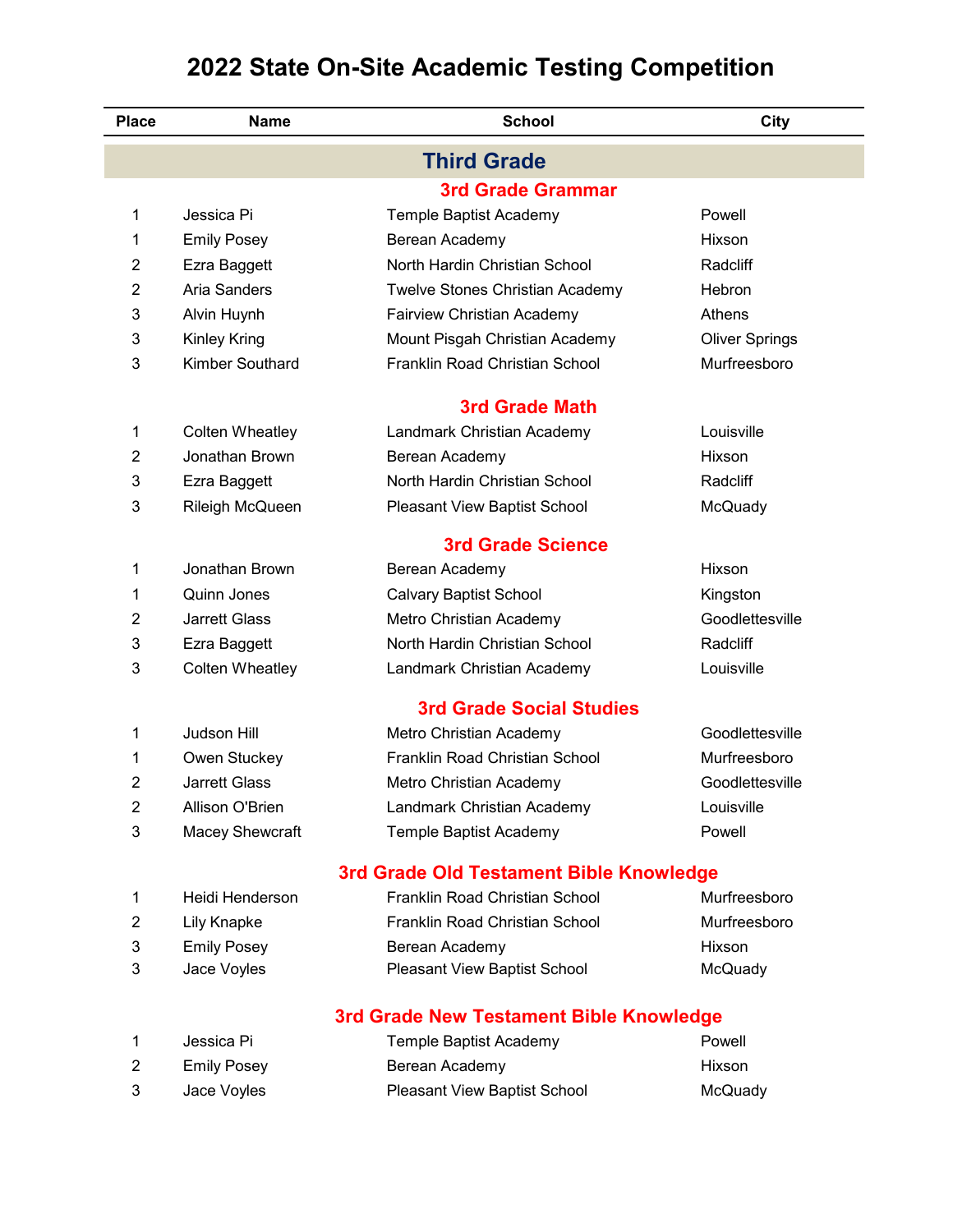| <b>Place</b>   | <b>Name</b>              | <b>School</b>                           | City                |
|----------------|--------------------------|-----------------------------------------|---------------------|
|                |                          | <b>Third Grade (Continued)</b>          |                     |
|                |                          | <b>3rd Grade Creative Writing</b>       |                     |
| 1              | Gavin Polston            | Macon Road Baptist School               | Arlington           |
| $\overline{2}$ | <b>Ethan Keever</b>      | Hendersonville Christian Academy        | Hendersonville      |
| 3              | Rileigh McQueen          | Pleasant View Baptist School            | McQuady             |
|                |                          | <b>Fourth Grade</b>                     |                     |
|                |                          | <b>4th Grade Grammar</b>                |                     |
| 1              | <b>Mallory Komisky</b>   | Franklin Road Christian School          | Murfreesboro        |
| $\overline{2}$ | <b>Christofer Emmert</b> | Macon Road Baptist School               | Arlington           |
| 3              | Aniston Branam           | Macon Road Baptist School               | Arlington           |
| 3              | Kylah Dehnke             | Berean Academy                          | Hixson              |
| 3              | <b>Eden Dunnivant</b>    | South Haven Christian School            | Springfield         |
|                |                          | 4th Grade Math                          |                     |
| 1              | Charlie Paganoni         | Macon Road Baptist School               | Arlington           |
| $\overline{2}$ | John Mark Hammock        | Hendersonville Christian Academy        | Hendersonville      |
| 3              | Victoria Lim             | South Haven Christian School            | Springfield         |
|                |                          | <b>4th Grade Science</b>                |                     |
| 1              | MaKayla Revels           | Landmark Christian Academy              | Louisville          |
| 1              | Abigail Seydler          | Franklin Road Christian School          | Murfreesboro        |
| 2              | Carson Beggs             | Calvary Christian School AR             | <b>Forrest City</b> |
| $\overline{2}$ | <b>Conor Speed</b>       | Landmark Christian Academy              | Louisville          |
| 3              | <b>Braydan Clark</b>     | Hendersonville Christian Academy        | Hendersonville      |
| 3              | Liebe Jessee             | <b>Cedar View Christian School</b>      | Kingsport           |
|                |                          | <b>4th Grade Social Studies</b>         |                     |
| 1              | <b>Preston Howell</b>    | Temple Baptist Academy                  | Powell              |
| $\overline{2}$ | <b>John Mark Hammock</b> | Hendersonville Christian Academy        | Hendersonville      |
| 3              | Braydan Clark            | Hendersonville Christian Academy        | Hendersonville      |
|                |                          | 4th Grade Old Testament Bible Knowledge |                     |
| 1              | Carson Moody             | Valley Christian Academy                | Riceville           |
| $\overline{2}$ | Abigail Seydler          | Franklin Road Christian School          | Murfreesboro        |
| 3              | Ire Adefurin             | Lighthouse Christian School             | Antioch             |
|                |                          | 4th Grade New Testament Bible Knowledge |                     |
| 1              | <b>Gabriel Menne</b>     | Franklin Road Christian School          | Murfreesboro        |
| $\overline{2}$ | Parker Clouse            | Temple Baptist Christian School         | Manchester          |
| 3              | Aniston Branam           | Macon Road Baptist School               | Arlington           |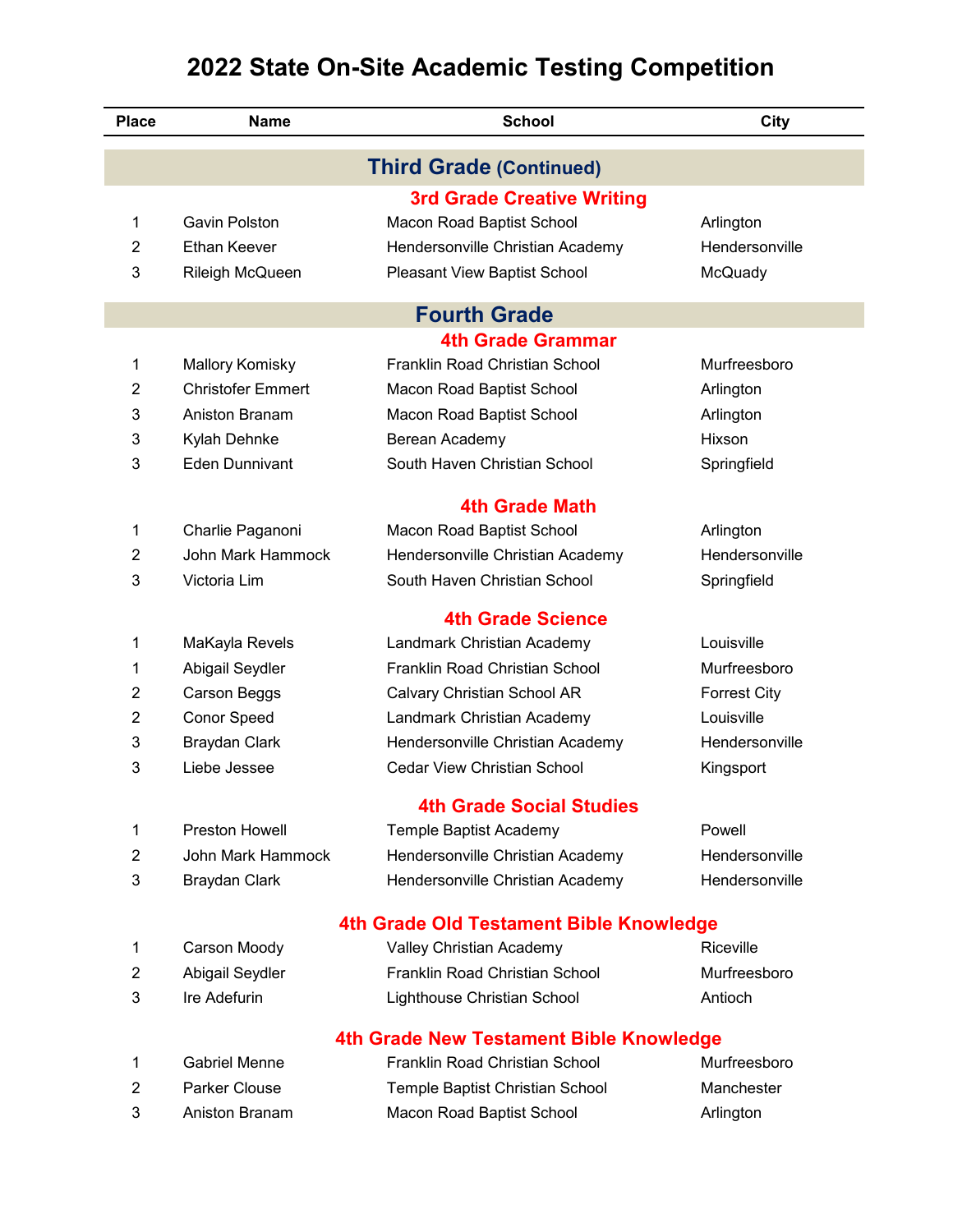| <b>Place</b>   | <b>Name</b>                   | <b>School</b>                                                   | City                   |
|----------------|-------------------------------|-----------------------------------------------------------------|------------------------|
|                |                               | <b>Fourth Grade (continued)</b>                                 |                        |
|                |                               | <b>4th Grade Creative Writing</b>                               |                        |
| 1              | Eden Dunnivant                | South Haven Christian School                                    | Springfield            |
| 2              | Carson Moody                  | Valley Christian Academy                                        | Riceville              |
| 3              | <b>Bethany Coleman</b>        | Berean Academy                                                  | Hixson                 |
|                |                               | <b>Fifth Grade</b>                                              |                        |
|                |                               | <b>5th Grade Grammar</b>                                        |                        |
| 1              | <b>Alex Follis</b>            | Temple Baptist Christian School                                 | Manchester             |
| 1              | Olivia Higdon                 | <b>Franklin Road Christian School</b>                           | Murfreesboro           |
| 2              | <b>Delaney Cooper</b>         | <b>Cedar View Christian School</b>                              | Kingsport              |
| 3              | <b>Carson Howell</b>          | Temple Baptist Academy                                          | Powell                 |
| 3<br>3         | <b>Isabel Lowe</b><br>Lisa Pi | <b>Franklin Road Christian School</b><br>Temple Baptist Academy | Murfreesboro<br>Powell |
|                |                               | <b>5th Grade Math</b>                                           |                        |
| 1              | Micah Brown                   | Shenandoah Baptist Academy                                      | Cleveland              |
| 1              | Lillie Latham                 | Landmark Christian Academy                                      | Louisville             |
| 2              | <b>Delaney Cooper</b>         | <b>Cedar View Christian School</b>                              | Kingsport              |
| 3              | Mason Coleman                 | Metro Christian Academy                                         | Goodlettesville        |
| 3              | Zachary Kreis                 | Mount Pisgah Christian Academy                                  | <b>Oliver Springs</b>  |
|                |                               | <b>5th Grade Science</b>                                        |                        |
| 1              | Alistair Nicolson             | Landmark Christian Academy                                      | Louisville             |
| 1              | <b>Bentlee Sneed</b>          | Fairview Christian Academy                                      | Athens                 |
| 2              | Emma Rich                     | Berean Academy                                                  | Hixson                 |
| 3              | <b>Nathaniel Conley</b>       | Franklin Road Christian School                                  | Murfreesboro           |
| 3              | Salome Vixama                 | Temple Baptist Academy                                          | Powell                 |
|                |                               | <b>5th Grade Social Studies</b>                                 |                        |
| 1              | <b>Bentley Boyd</b>           | Fairview Christian Academy                                      | Athens                 |
| $\overline{2}$ | Eli Snoddy                    | Metro Christian Academy                                         | Goodlettesville        |
| 3              | <b>Cordell Lewis</b>          | Temple Baptist Academy                                          | Powell                 |
|                |                               | 5th Grade Old Testament Bible Knowledge                         |                        |
| 1              | <b>Carson Howell</b>          | Temple Baptist Academy                                          | Powell                 |
| 2              | Caroline Allen                | Valley Christian Academy                                        | Riceville              |
| 3              | Lena Renninger                | Berean Academy                                                  | Hixson                 |
|                |                               | 5th Grade New Testament Bible Knowledge                         |                        |
| 1              | Salome Vixama                 | Temple Baptist Academy                                          | Powell                 |
| 2              | Olivia Higdon                 | Franklin Road Christian School                                  | Murfreesboro           |
| 3              | Lauren Finley                 | Macon Road Baptist School                                       | Arlington              |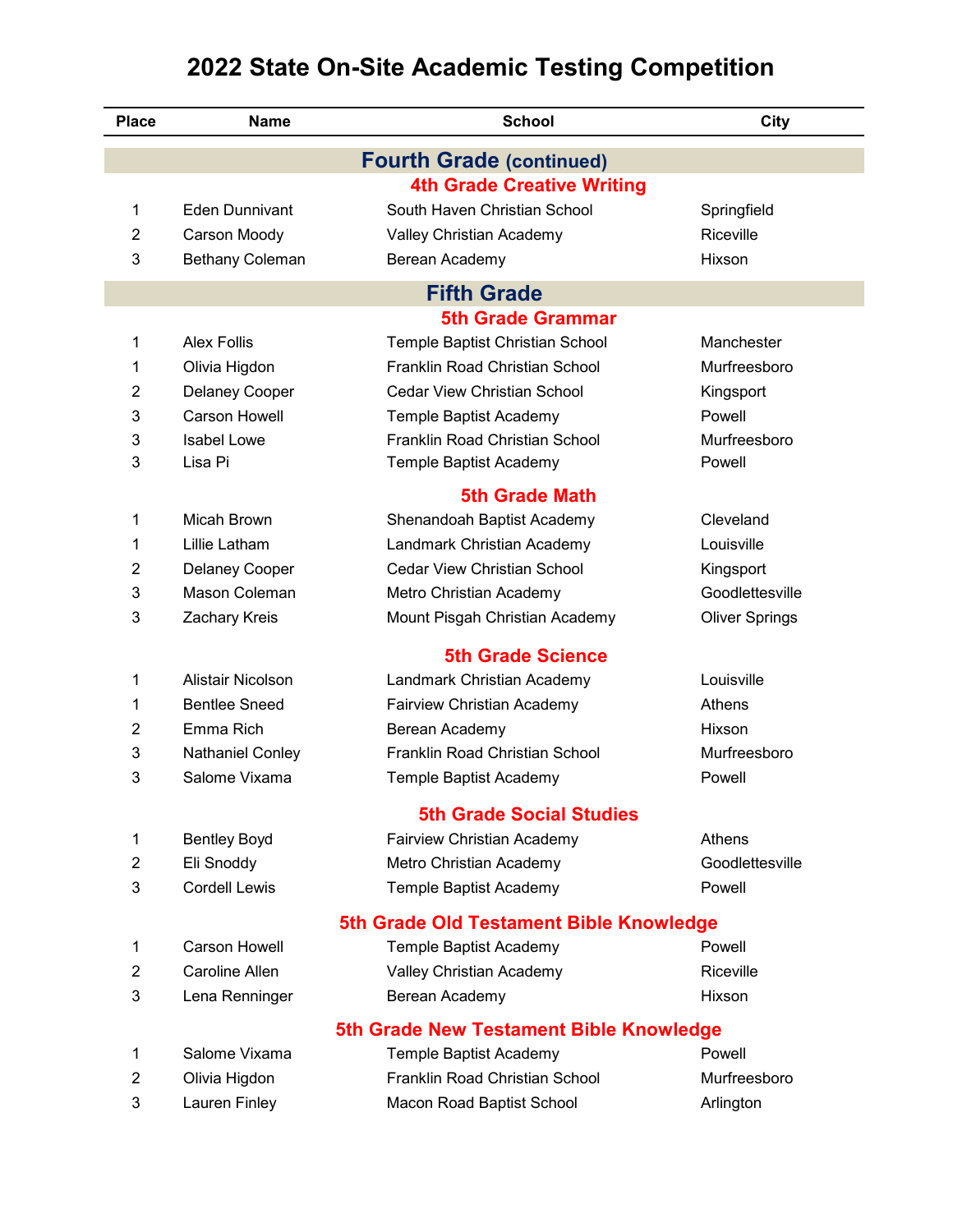| <b>Place</b> | <b>Name</b>           | <b>School</b>                           | City            |
|--------------|-----------------------|-----------------------------------------|-----------------|
|              |                       | <b>Fifth Grade (continued)</b>          |                 |
|              |                       | <b>5th Grade Creative Writing</b>       |                 |
| 1            | McKenzie Lawson       | Tennessee Avenue Christian Academy      | <b>Bristol</b>  |
| 2            | Emma Dobben           | Landmark Christian Academy              | Louisville      |
| 3            | Joshua Lucchi         | Berean Academy                          | Hixson          |
|              |                       | <b>Sixth Grade</b>                      |                 |
|              |                       | <b>6th Grade Grammar</b>                |                 |
| 1            | <b>Roderick Hayes</b> | <b>Central Baptist School</b>           | Memphis         |
| 2            | Caleb Chaffin         | Franklin Road Christian School          | Murfreesboro    |
| 3            | Annasimone Anwar      | Lighthouse Christian School             | Antioch         |
|              |                       | <b>6th Grade Math</b>                   |                 |
| 1            | Christian Chiquitucto | North Hardin Christian School           | Radcliff        |
| 2            | Caleb Chaffin         | Franklin Road Christian School          | Murfreesboro    |
| 2            | Lauren Love           | Hendersonville Christian Academy        | Hendersonville  |
| 3            | Roderick Hayes        | <b>Central Baptist School</b>           | Memphis         |
|              |                       | <b>6th Grade Science</b>                |                 |
| 1            | Samantha Hicks        | Franklin Road Christian School          | Murfreesboro    |
| 1            | <b>Brynn Ryans</b>    | <b>Cedar View Christian School</b>      | Kingsport       |
| 2            | Levi Tomlinson        | Temple Baptist Academy                  | Powell          |
| 2            | Sarah Hutchins        | <b>Cedar View Christian School</b>      | Kingsport       |
| 3            | Sarah Clark           | Landmark Christian Academy              | Louisville      |
| 3            | <b>Charlie Yates</b>  | Temple Baptist Academy                  | Powell          |
|              |                       | <b>6th Grade Social Studies</b>         |                 |
| 1            | <b>Isaac Hill</b>     | <b>Bill Rice Christian Academy</b>      | Murfreesboro    |
| 1            | <b>Caleb Marks</b>    | Berean Academy                          | Hixson          |
| 2            | Sarah Clark           | Landmark Christian Academy              | Louisville      |
| 3            | Lincoln Dixon         | Tennessee Avenue Christian Academy      | <b>Bristol</b>  |
| 3            | Christian Lasko       | Metro Christian Academy                 | Goodlettesville |
|              |                       | 6th Grade Old Testament Bible Knowledge |                 |
| 1            | <b>Brynn Ryans</b>    | <b>Cedar View Christian School</b>      | Kingsport       |
| 2            | <b>Elliot Smith</b>   | Shenandoah Baptist Academy              | Cleveland       |
| 3            | <b>Reid McNeely</b>   | <b>Cedar View Christian School</b>      | Kingsport       |
|              |                       |                                         |                 |

Lexi Van Der Hengst South Haven Christian School Springfield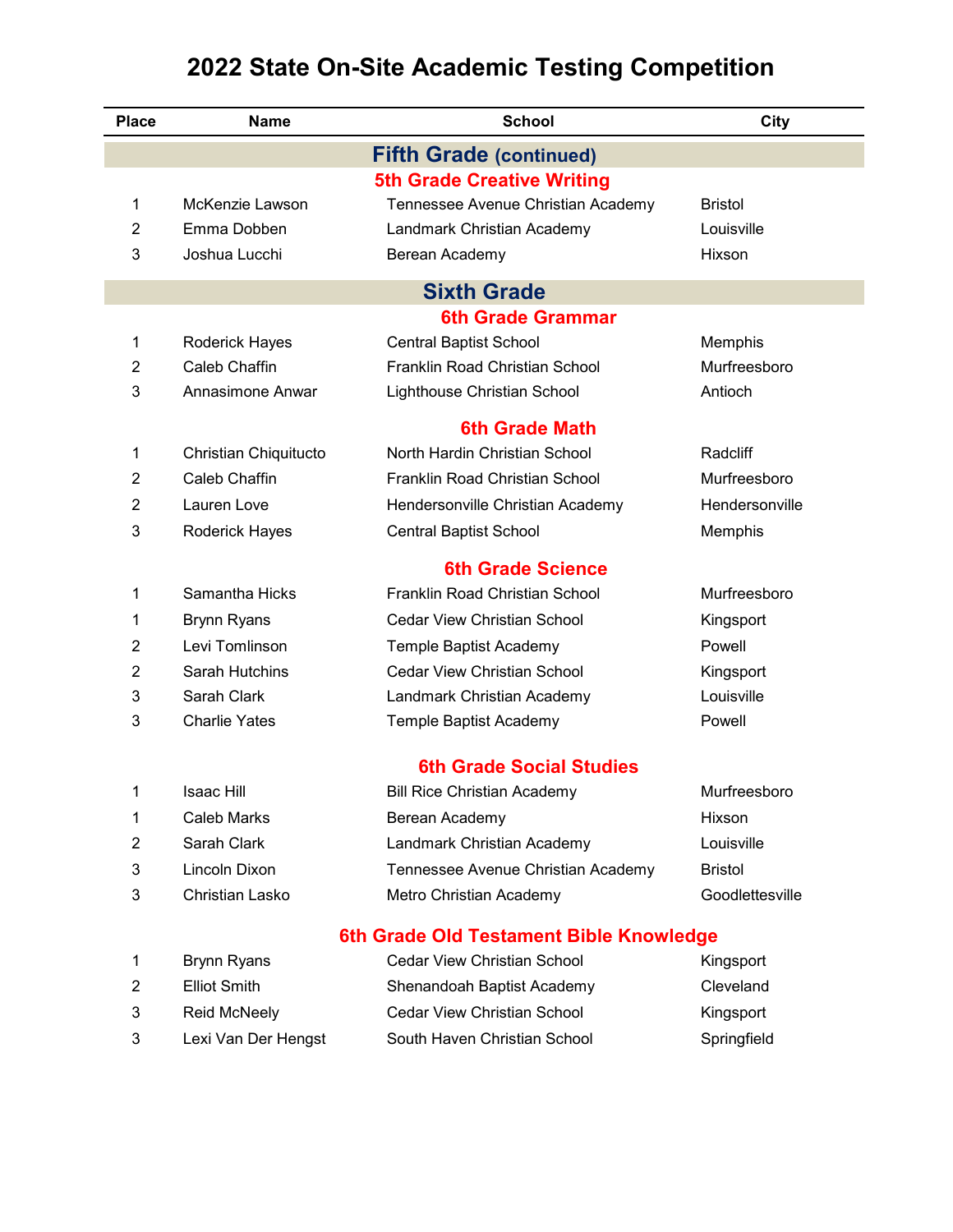| <b>Place</b>   | <b>Name</b>              | <b>School</b>                                                             | City                  |
|----------------|--------------------------|---------------------------------------------------------------------------|-----------------------|
|                |                          |                                                                           |                       |
|                |                          | <b>Sixth Grade (continued)</b><br>6th Grade New Testament Bible Knowledge |                       |
| 1              | Luke Watson              | <b>Calvary Baptist School</b>                                             | Kingston              |
| 2              | Caleb Chaffin            | Franklin Road Christian School                                            | Murfreesboro          |
| 3              | Lincoln Dixon            | Tennessee Avenue Christian Academy                                        | <b>Bristol</b>        |
| 3              | Jaden Henson             | Lighthouse Christian School                                               | Antioch               |
| 3              | <b>Titus Walker</b>      | <b>Cedar View Christian School</b>                                        | Kingsport             |
| 3              | Dean Wingate             | Temple Baptist Christian School                                           | Manchester            |
|                |                          | 6th Grade Creative Writing: Essay                                         |                       |
| 1              | <b>Elliot Smith</b>      | Shenandoah Baptist Academy                                                | Cleveland             |
| 2              | <b>Asher Crews</b>       | Valley Christian Academy                                                  | Riceville             |
| 3              | Christian Chiquitucto    | North Hardin Christian School                                             | Radcliff              |
|                |                          |                                                                           |                       |
| 1              | Annasimone Anwar         | <b>6th Grade Creative Writing: Poetry</b><br>Lighthouse Christian School  | Antioch               |
| 2              | Savannah Miles           | Temple Baptist Academy                                                    | Powell                |
| 3              | <b>Steffon Briggs</b>    | Franklin Road Christian School                                            | Murfreesboro          |
|                |                          | <b>6th Grade Expository Writing: Essay</b>                                |                       |
| 1              | <b>Richard Chicerman</b> | Temple Baptist Academy                                                    | Powell                |
| 2              | Nylah Logan              | Lighthouse Christian School                                               | Antioch               |
| 3              | <b>Sut Salaw</b>         | Temple Baptist Academy                                                    | Powell                |
|                |                          |                                                                           |                       |
|                |                          | <b>Seventh Grade</b>                                                      |                       |
|                |                          | <b>7th Grade English</b>                                                  |                       |
| 1              | <b>Osmond Yang</b>       | South Haven Christian School                                              | Springfield           |
| 2              | <b>Weston Duke</b>       | Berean Academy                                                            | Hixson                |
| 3              | Aubrey Hansen            | Metro Christian Academy                                                   | Goodlettesville       |
|                |                          | <b>7th Grade History/Geography</b>                                        |                       |
| 1              | John Thomas Acuff        | Fairview Christian Academy                                                | Athens                |
| $\overline{2}$ | <b>Weston Duke</b>       | Berean Academy                                                            | Hixson                |
| 2              | Phebe Nelson             | <b>Central Baptist School</b>                                             | Memphis               |
| $\overline{2}$ | Levi Pedde               | Fairview Christian Academy                                                | Athens                |
| 3              | <b>Tobi Pritchett</b>    | Mount Pisgah Christian Academy                                            | <b>Oliver Springs</b> |
|                |                          | <b>7th Grade Math</b>                                                     |                       |
| 1              | <b>Osmond Yang</b>       | South Haven Christian School                                              | Springfield           |
| 2              | Alex Anderson            | South Haven Christian School                                              | Springfield           |
| $\overline{2}$ | Payton Sligar            | South Haven Christian School                                              | Springfield           |
| 3              | Ethan Dobben             | Landmark Christian Academy                                                | Louisville            |
| 3              | Jayden Eason             | <b>Central Baptist School</b>                                             | Memphis               |
| 3              | Seth Perez               | Fairview Christian Academy                                                | Athens                |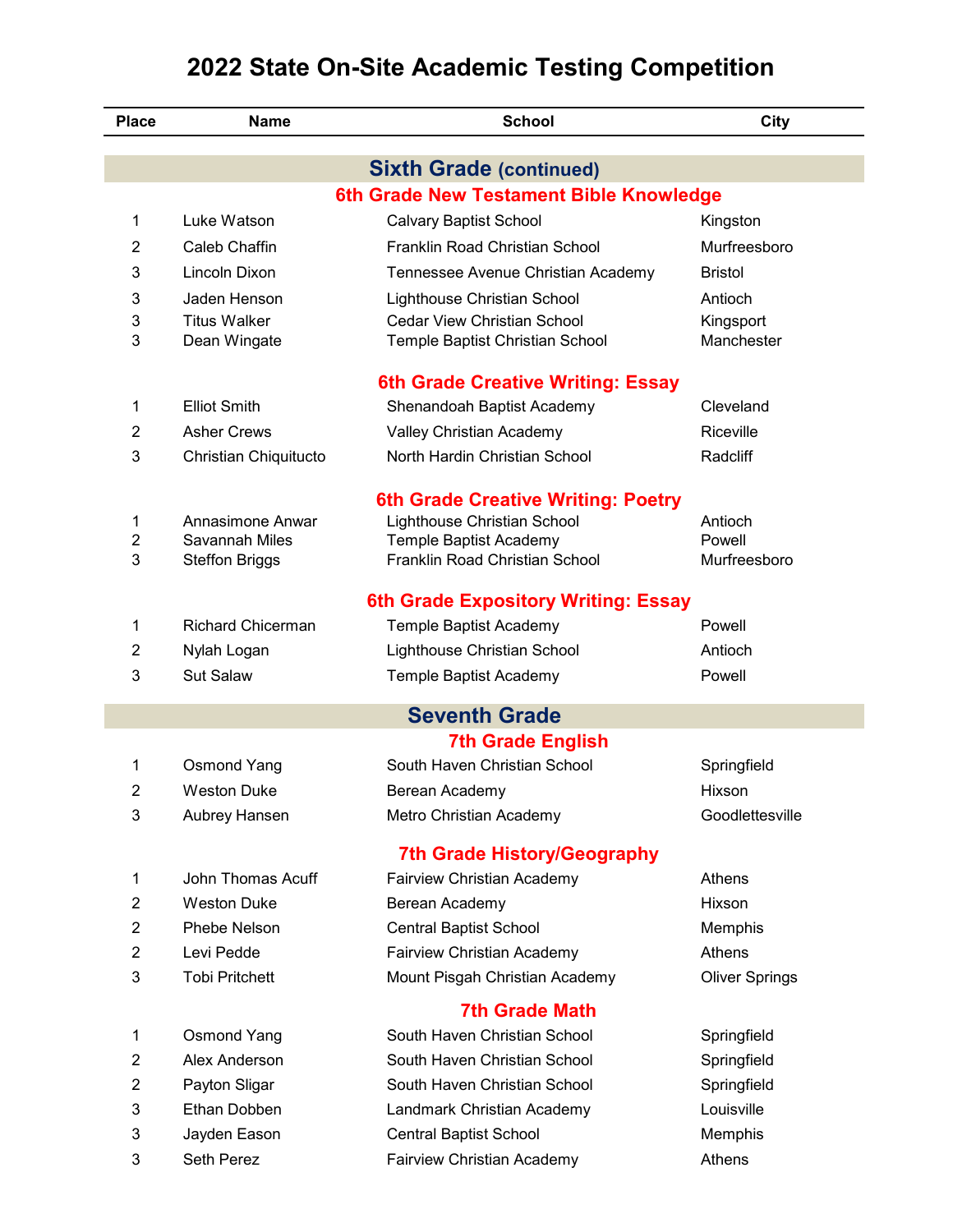| <b>Seventh Grade (continued)</b><br><b>7th Grade Science</b><br><b>Weston Duke</b><br>1<br>Berean Academy<br>Hixson<br>Franklin Road Christian School<br>Murfreesboro<br>$\overline{2}$<br>Jay Pearson<br>3<br>Phebe Nelson<br>Memphis<br><b>Central Baptist School</b><br><b>7th Grade Old Testament Bible Knowledge</b><br>Franklin Road Christian School<br>1<br>Murfreesboro<br>Jay Pearson<br><b>Isabel Lattimore</b><br>Riceville<br>$\overline{2}$<br>Valley Christian Academy<br>3<br>Kara Henderson<br>Franklin Road Christian School<br>Murfreesboro<br><b>7th Grade New Testament Bible Knowledge</b><br>1<br>Sophia Klostermeier<br>Lighthouse Christian School<br>Antioch<br><b>Monroe Evans</b><br>2<br>Temple Baptist Academy<br>Powell<br>Valley Christian Academy<br>Riceville<br>3<br><b>Caroline Bice</b><br>3<br>Goodlettesville<br>Aubrey Hansen<br>Metro Christian Academy<br><b>Tobi Pritchett</b><br>3<br>Mount Pisgah Christian Academy<br><b>Oliver Springs</b><br><b>7th Grade Home Economics</b><br>Cedar View Christian School<br><b>Bella Hitt</b><br>1<br>Kingsport<br>$\overline{2}$<br>Brianna Key<br>Calvary Christian School AR<br><b>Forrest City</b><br><b>Cedar View Christian School</b><br>$\overline{2}$<br><b>Gracie Varney</b><br>Kingsport<br>3<br>Caleb Walden<br>Manchester<br>Temple Baptist Christian School<br><b>7th Grade Creative Writing: Essay</b><br><b>Rory Suter</b><br>1<br>Berean Academy<br>Hixson<br>Jasmine Maynard<br><b>Central Baptist School</b><br>2<br>Memphis<br>3<br>Phebe Nelson<br><b>Central Baptist School</b><br>Memphis<br><b>7th Grade Creative Writing: Poetry</b><br>Franklin Road Christian School<br>Murfreesboro<br><b>Abigail Felts</b><br>1<br>Siena Botello<br>Riceville<br>2<br>Valley Christian Academy<br>3<br><b>Rory Suter</b><br>Berean Academy<br>Hixson<br><b>7th Grade Expository Writing: Essay</b><br>Evan Vance<br>Tennessee Avenue Christian Academy<br><b>Bristol</b><br>1<br>2<br>Powell<br><b>Molly Umstead</b><br>Temple Baptist Academy<br>3<br>Patience Anderson<br>Temple Baptist Christian School<br>Manchester | <b>Place</b> | <b>Name</b> | <b>School</b> | City |
|---------------------------------------------------------------------------------------------------------------------------------------------------------------------------------------------------------------------------------------------------------------------------------------------------------------------------------------------------------------------------------------------------------------------------------------------------------------------------------------------------------------------------------------------------------------------------------------------------------------------------------------------------------------------------------------------------------------------------------------------------------------------------------------------------------------------------------------------------------------------------------------------------------------------------------------------------------------------------------------------------------------------------------------------------------------------------------------------------------------------------------------------------------------------------------------------------------------------------------------------------------------------------------------------------------------------------------------------------------------------------------------------------------------------------------------------------------------------------------------------------------------------------------------------------------------------------------------------------------------------------------------------------------------------------------------------------------------------------------------------------------------------------------------------------------------------------------------------------------------------------------------------------------------------------------------------------------------------------------------------------------------------------------------------------------------------------------------------------------------------------|--------------|-------------|---------------|------|
|                                                                                                                                                                                                                                                                                                                                                                                                                                                                                                                                                                                                                                                                                                                                                                                                                                                                                                                                                                                                                                                                                                                                                                                                                                                                                                                                                                                                                                                                                                                                                                                                                                                                                                                                                                                                                                                                                                                                                                                                                                                                                                                           |              |             |               |      |
|                                                                                                                                                                                                                                                                                                                                                                                                                                                                                                                                                                                                                                                                                                                                                                                                                                                                                                                                                                                                                                                                                                                                                                                                                                                                                                                                                                                                                                                                                                                                                                                                                                                                                                                                                                                                                                                                                                                                                                                                                                                                                                                           |              |             |               |      |
|                                                                                                                                                                                                                                                                                                                                                                                                                                                                                                                                                                                                                                                                                                                                                                                                                                                                                                                                                                                                                                                                                                                                                                                                                                                                                                                                                                                                                                                                                                                                                                                                                                                                                                                                                                                                                                                                                                                                                                                                                                                                                                                           |              |             |               |      |
|                                                                                                                                                                                                                                                                                                                                                                                                                                                                                                                                                                                                                                                                                                                                                                                                                                                                                                                                                                                                                                                                                                                                                                                                                                                                                                                                                                                                                                                                                                                                                                                                                                                                                                                                                                                                                                                                                                                                                                                                                                                                                                                           |              |             |               |      |
|                                                                                                                                                                                                                                                                                                                                                                                                                                                                                                                                                                                                                                                                                                                                                                                                                                                                                                                                                                                                                                                                                                                                                                                                                                                                                                                                                                                                                                                                                                                                                                                                                                                                                                                                                                                                                                                                                                                                                                                                                                                                                                                           |              |             |               |      |
|                                                                                                                                                                                                                                                                                                                                                                                                                                                                                                                                                                                                                                                                                                                                                                                                                                                                                                                                                                                                                                                                                                                                                                                                                                                                                                                                                                                                                                                                                                                                                                                                                                                                                                                                                                                                                                                                                                                                                                                                                                                                                                                           |              |             |               |      |
|                                                                                                                                                                                                                                                                                                                                                                                                                                                                                                                                                                                                                                                                                                                                                                                                                                                                                                                                                                                                                                                                                                                                                                                                                                                                                                                                                                                                                                                                                                                                                                                                                                                                                                                                                                                                                                                                                                                                                                                                                                                                                                                           |              |             |               |      |
|                                                                                                                                                                                                                                                                                                                                                                                                                                                                                                                                                                                                                                                                                                                                                                                                                                                                                                                                                                                                                                                                                                                                                                                                                                                                                                                                                                                                                                                                                                                                                                                                                                                                                                                                                                                                                                                                                                                                                                                                                                                                                                                           |              |             |               |      |
|                                                                                                                                                                                                                                                                                                                                                                                                                                                                                                                                                                                                                                                                                                                                                                                                                                                                                                                                                                                                                                                                                                                                                                                                                                                                                                                                                                                                                                                                                                                                                                                                                                                                                                                                                                                                                                                                                                                                                                                                                                                                                                                           |              |             |               |      |
|                                                                                                                                                                                                                                                                                                                                                                                                                                                                                                                                                                                                                                                                                                                                                                                                                                                                                                                                                                                                                                                                                                                                                                                                                                                                                                                                                                                                                                                                                                                                                                                                                                                                                                                                                                                                                                                                                                                                                                                                                                                                                                                           |              |             |               |      |
|                                                                                                                                                                                                                                                                                                                                                                                                                                                                                                                                                                                                                                                                                                                                                                                                                                                                                                                                                                                                                                                                                                                                                                                                                                                                                                                                                                                                                                                                                                                                                                                                                                                                                                                                                                                                                                                                                                                                                                                                                                                                                                                           |              |             |               |      |
|                                                                                                                                                                                                                                                                                                                                                                                                                                                                                                                                                                                                                                                                                                                                                                                                                                                                                                                                                                                                                                                                                                                                                                                                                                                                                                                                                                                                                                                                                                                                                                                                                                                                                                                                                                                                                                                                                                                                                                                                                                                                                                                           |              |             |               |      |
|                                                                                                                                                                                                                                                                                                                                                                                                                                                                                                                                                                                                                                                                                                                                                                                                                                                                                                                                                                                                                                                                                                                                                                                                                                                                                                                                                                                                                                                                                                                                                                                                                                                                                                                                                                                                                                                                                                                                                                                                                                                                                                                           |              |             |               |      |
|                                                                                                                                                                                                                                                                                                                                                                                                                                                                                                                                                                                                                                                                                                                                                                                                                                                                                                                                                                                                                                                                                                                                                                                                                                                                                                                                                                                                                                                                                                                                                                                                                                                                                                                                                                                                                                                                                                                                                                                                                                                                                                                           |              |             |               |      |
|                                                                                                                                                                                                                                                                                                                                                                                                                                                                                                                                                                                                                                                                                                                                                                                                                                                                                                                                                                                                                                                                                                                                                                                                                                                                                                                                                                                                                                                                                                                                                                                                                                                                                                                                                                                                                                                                                                                                                                                                                                                                                                                           |              |             |               |      |
|                                                                                                                                                                                                                                                                                                                                                                                                                                                                                                                                                                                                                                                                                                                                                                                                                                                                                                                                                                                                                                                                                                                                                                                                                                                                                                                                                                                                                                                                                                                                                                                                                                                                                                                                                                                                                                                                                                                                                                                                                                                                                                                           |              |             |               |      |
|                                                                                                                                                                                                                                                                                                                                                                                                                                                                                                                                                                                                                                                                                                                                                                                                                                                                                                                                                                                                                                                                                                                                                                                                                                                                                                                                                                                                                                                                                                                                                                                                                                                                                                                                                                                                                                                                                                                                                                                                                                                                                                                           |              |             |               |      |
|                                                                                                                                                                                                                                                                                                                                                                                                                                                                                                                                                                                                                                                                                                                                                                                                                                                                                                                                                                                                                                                                                                                                                                                                                                                                                                                                                                                                                                                                                                                                                                                                                                                                                                                                                                                                                                                                                                                                                                                                                                                                                                                           |              |             |               |      |
|                                                                                                                                                                                                                                                                                                                                                                                                                                                                                                                                                                                                                                                                                                                                                                                                                                                                                                                                                                                                                                                                                                                                                                                                                                                                                                                                                                                                                                                                                                                                                                                                                                                                                                                                                                                                                                                                                                                                                                                                                                                                                                                           |              |             |               |      |
|                                                                                                                                                                                                                                                                                                                                                                                                                                                                                                                                                                                                                                                                                                                                                                                                                                                                                                                                                                                                                                                                                                                                                                                                                                                                                                                                                                                                                                                                                                                                                                                                                                                                                                                                                                                                                                                                                                                                                                                                                                                                                                                           |              |             |               |      |
|                                                                                                                                                                                                                                                                                                                                                                                                                                                                                                                                                                                                                                                                                                                                                                                                                                                                                                                                                                                                                                                                                                                                                                                                                                                                                                                                                                                                                                                                                                                                                                                                                                                                                                                                                                                                                                                                                                                                                                                                                                                                                                                           |              |             |               |      |
|                                                                                                                                                                                                                                                                                                                                                                                                                                                                                                                                                                                                                                                                                                                                                                                                                                                                                                                                                                                                                                                                                                                                                                                                                                                                                                                                                                                                                                                                                                                                                                                                                                                                                                                                                                                                                                                                                                                                                                                                                                                                                                                           |              |             |               |      |
|                                                                                                                                                                                                                                                                                                                                                                                                                                                                                                                                                                                                                                                                                                                                                                                                                                                                                                                                                                                                                                                                                                                                                                                                                                                                                                                                                                                                                                                                                                                                                                                                                                                                                                                                                                                                                                                                                                                                                                                                                                                                                                                           |              |             |               |      |
|                                                                                                                                                                                                                                                                                                                                                                                                                                                                                                                                                                                                                                                                                                                                                                                                                                                                                                                                                                                                                                                                                                                                                                                                                                                                                                                                                                                                                                                                                                                                                                                                                                                                                                                                                                                                                                                                                                                                                                                                                                                                                                                           |              |             |               |      |
|                                                                                                                                                                                                                                                                                                                                                                                                                                                                                                                                                                                                                                                                                                                                                                                                                                                                                                                                                                                                                                                                                                                                                                                                                                                                                                                                                                                                                                                                                                                                                                                                                                                                                                                                                                                                                                                                                                                                                                                                                                                                                                                           |              |             |               |      |
|                                                                                                                                                                                                                                                                                                                                                                                                                                                                                                                                                                                                                                                                                                                                                                                                                                                                                                                                                                                                                                                                                                                                                                                                                                                                                                                                                                                                                                                                                                                                                                                                                                                                                                                                                                                                                                                                                                                                                                                                                                                                                                                           |              |             |               |      |
|                                                                                                                                                                                                                                                                                                                                                                                                                                                                                                                                                                                                                                                                                                                                                                                                                                                                                                                                                                                                                                                                                                                                                                                                                                                                                                                                                                                                                                                                                                                                                                                                                                                                                                                                                                                                                                                                                                                                                                                                                                                                                                                           |              |             |               |      |
|                                                                                                                                                                                                                                                                                                                                                                                                                                                                                                                                                                                                                                                                                                                                                                                                                                                                                                                                                                                                                                                                                                                                                                                                                                                                                                                                                                                                                                                                                                                                                                                                                                                                                                                                                                                                                                                                                                                                                                                                                                                                                                                           |              |             |               |      |
|                                                                                                                                                                                                                                                                                                                                                                                                                                                                                                                                                                                                                                                                                                                                                                                                                                                                                                                                                                                                                                                                                                                                                                                                                                                                                                                                                                                                                                                                                                                                                                                                                                                                                                                                                                                                                                                                                                                                                                                                                                                                                                                           |              |             |               |      |
|                                                                                                                                                                                                                                                                                                                                                                                                                                                                                                                                                                                                                                                                                                                                                                                                                                                                                                                                                                                                                                                                                                                                                                                                                                                                                                                                                                                                                                                                                                                                                                                                                                                                                                                                                                                                                                                                                                                                                                                                                                                                                                                           |              |             |               |      |
|                                                                                                                                                                                                                                                                                                                                                                                                                                                                                                                                                                                                                                                                                                                                                                                                                                                                                                                                                                                                                                                                                                                                                                                                                                                                                                                                                                                                                                                                                                                                                                                                                                                                                                                                                                                                                                                                                                                                                                                                                                                                                                                           |              |             |               |      |
|                                                                                                                                                                                                                                                                                                                                                                                                                                                                                                                                                                                                                                                                                                                                                                                                                                                                                                                                                                                                                                                                                                                                                                                                                                                                                                                                                                                                                                                                                                                                                                                                                                                                                                                                                                                                                                                                                                                                                                                                                                                                                                                           |              |             |               |      |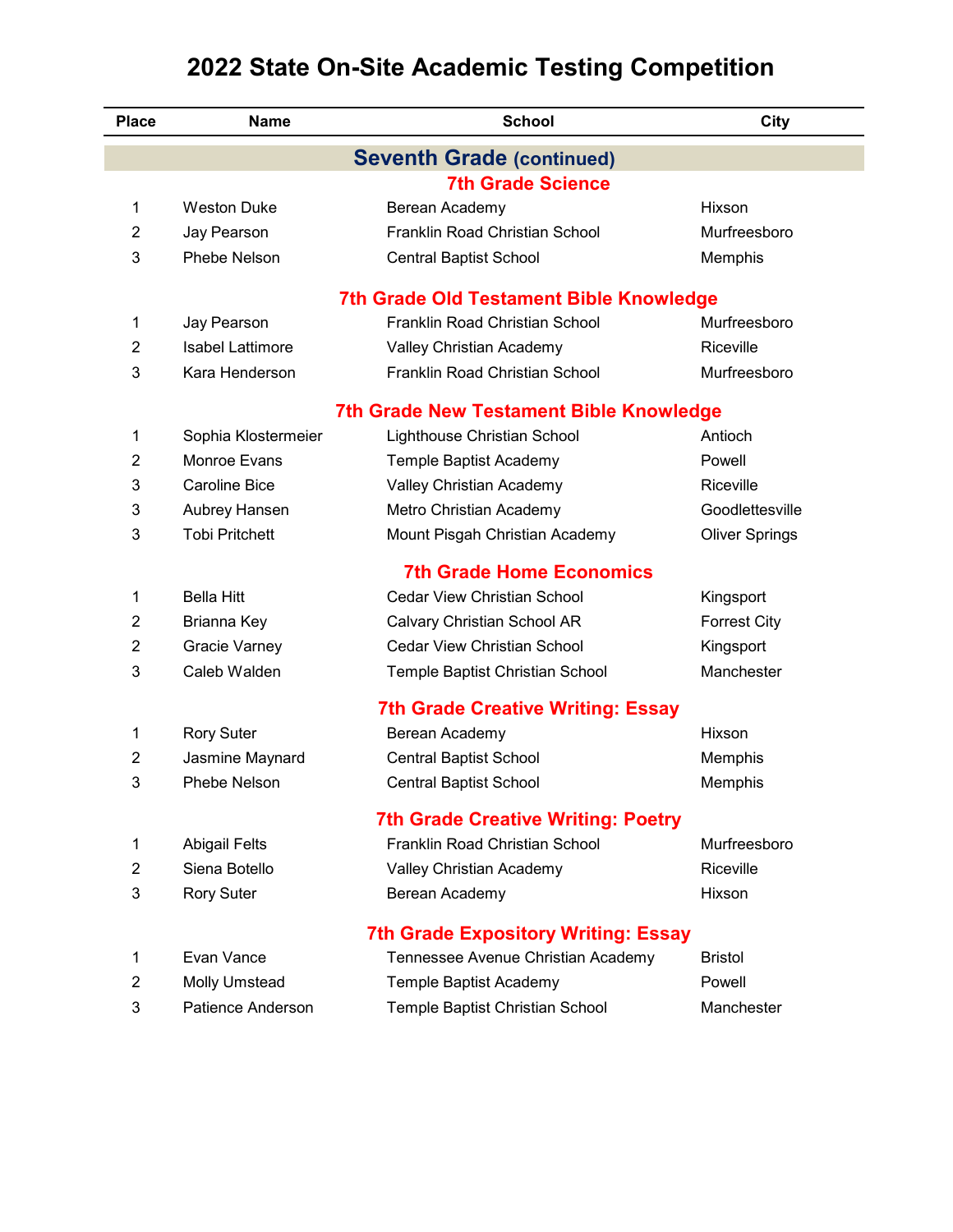| <b>Place</b>   | <b>Name</b>           | <b>School</b>                           | City                |
|----------------|-----------------------|-----------------------------------------|---------------------|
|                |                       | <b>Eighth Grade</b>                     |                     |
|                |                       | <b>8th Grade English</b>                |                     |
| 1              | Annabelle Anderson    | Calvary Christian School AR             | <b>Forrest City</b> |
| 1              | <b>Emily Wilkey</b>   | Berean Academy                          | Hixson              |
| 2              | <b>Grayson Franks</b> | Calvary Christian School AR             | <b>Forrest City</b> |
| 3              | Maddie Guillot        | Berean Academy                          | Hixson              |
| 3              | Daniel Wigginton      | Berean Academy                          | Hixson              |
|                |                       | 8th Grade History/Geography             |                     |
| 1              | Alex Franks           | Temple Baptist Christian School         | Manchester          |
| 1              | Cade White            | Hendersonville Christian Academy        | Hendersonville      |
| $\overline{2}$ | Nathan Foster         | South Haven Christian School            | Springfield         |
| 3              | Levi Scott            | Pleasant View Baptist School            | McQuady             |
|                |                       | <b>8th Grade Math</b>                   |                     |
| 1              | Avery Bryant          | Franklin Road Christian School          | Murfreesboro        |
| 2              | Johnny Zhang          | South Haven Christian School            | Springfield         |
| 3              | <b>Grayson Franks</b> | Calvary Christian School AR             | <b>Forrest City</b> |
|                |                       | <b>8th Grade Science</b>                |                     |
| 1              | <b>Alex Franks</b>    | Temple Baptist Christian School         | Manchester          |
| 2              | Aiden Laugle          | Landmark Christian Academy              | Louisville          |
| 3              | <b>Avery Bryant</b>   | Franklin Road Christian School          | Murfreesboro        |
|                |                       | 8th Grade Old Testament Bible Knowledge |                     |
| 1              | Annabelle Anderson    | Calvary Christian School AR             | <b>Forrest City</b> |
| 2              | Stephen Komisky       | Franklin Road Christian School          | Murfreesboro        |
| 3              | Kallie Haese          | Franklin Road Christian School          | Murfreesboro        |
|                |                       | 8th Grade New Testament Bible Knowledge |                     |
| 1              | Addisyn Hill          | Metro Christian Academy                 | Goodlettesville     |
| $\overline{2}$ | Annabelle Anderson    | Calvary Christian School AR             | <b>Forrest City</b> |
| $\overline{2}$ | Brenddan Lynn         | Calvary Christian School AR             | <b>Forrest City</b> |
| 3              | <b>Grayson Franks</b> | Calvary Christian School AR             | <b>Forrest City</b> |
| 3              | Zachary Samsel        | Berean Academy                          | Hixson              |
|                |                       | <b>8th Grade Home Economics</b>         |                     |
| 1              | <b>Trista Reed</b>    | <b>Cedar View Christian School</b>      | Kingsport           |
| $\overline{2}$ | Gracie Rummel         | South Haven Christian School            | Springfield         |
| 3              | Victoria Allsup       | United Christian Academy                | Dickson             |
| 3              | Brianna Gibson        | Macon Road Baptist School               | Arlington           |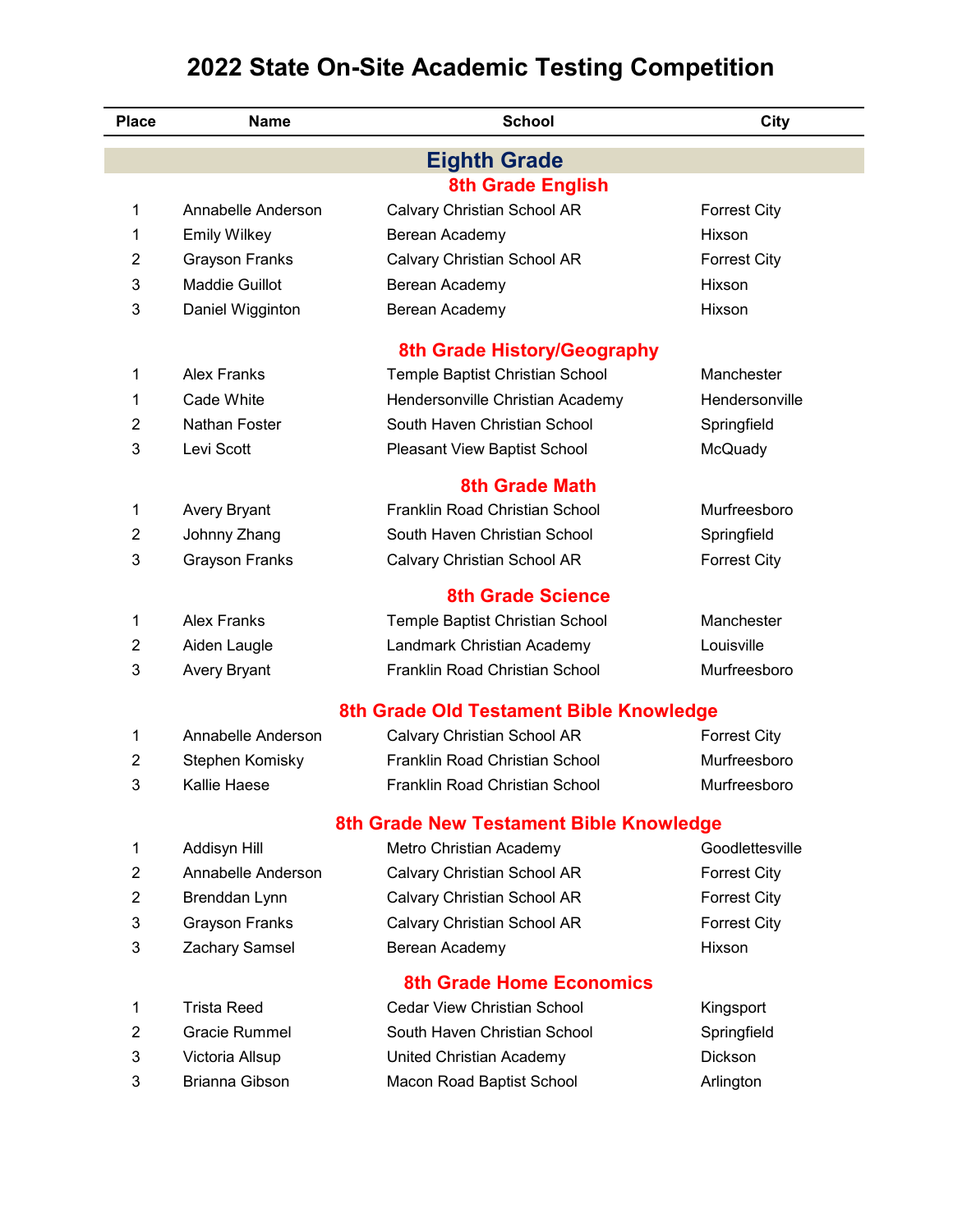| <b>Place</b>   | <b>Name</b>                | <b>School</b>                                                                                                                                                                                                                                                                                                                                                                                                           | City           |
|----------------|----------------------------|-------------------------------------------------------------------------------------------------------------------------------------------------------------------------------------------------------------------------------------------------------------------------------------------------------------------------------------------------------------------------------------------------------------------------|----------------|
|                |                            | <b>Eighth Grade (continued)</b>                                                                                                                                                                                                                                                                                                                                                                                         |                |
|                |                            | 8th Grade Creative Writing: Essay                                                                                                                                                                                                                                                                                                                                                                                       |                |
| 1              | Scarlett Wortman           | Franklin Road Christian School                                                                                                                                                                                                                                                                                                                                                                                          | Murfreesboro   |
| 2              | Sarah Lucchi               | Berean Academy                                                                                                                                                                                                                                                                                                                                                                                                          | Hixson         |
| 3              | Brianna Gibson             | Macon Road Baptist School                                                                                                                                                                                                                                                                                                                                                                                               | Arlington      |
|                |                            | <b>8th Grade Creative Writing: Poetry</b>                                                                                                                                                                                                                                                                                                                                                                               |                |
| 1              | Brianna Gibson             | Macon Road Baptist School                                                                                                                                                                                                                                                                                                                                                                                               | Arlington      |
| 2              | <b>Coltin Vanover</b>      | Tennessee Avenue Christian Academy                                                                                                                                                                                                                                                                                                                                                                                      | <b>Bristol</b> |
| 3              | Kaylee Pinion              | Franklin Road Christian School                                                                                                                                                                                                                                                                                                                                                                                          | Murfreesboro   |
|                |                            | <b>8th Grade Expository Writing: Essay</b>                                                                                                                                                                                                                                                                                                                                                                              |                |
| 1              | Victoria Allsup            | United Christian Academy                                                                                                                                                                                                                                                                                                                                                                                                | Dickson        |
| 2              | <b>Allison Trent</b>       | Cedar View Christian School                                                                                                                                                                                                                                                                                                                                                                                             | Kingsport      |
| 3              | Brianna Gibson             | Macon Road Baptist School                                                                                                                                                                                                                                                                                                                                                                                               | Arlington      |
|                |                            | <b>High School</b>                                                                                                                                                                                                                                                                                                                                                                                                      |                |
|                |                            | Note: A bold name with an asterisk (*) designates the Tennessee student who will represent that category at<br>AACS National Competition in April. A bold name with a double asterisk (**) designates the Kentucky student<br>who will represent that category at AACS National Competition in April. An asterisk (*) next to a category<br>name designates a category that is not represented at national competition. |                |
|                |                            | <b>Accounting</b>                                                                                                                                                                                                                                                                                                                                                                                                       |                |
| 1              | Emma Escue*                | <b>Central Baptist School</b>                                                                                                                                                                                                                                                                                                                                                                                           | Memphis        |
| 2              | Alexandria Johnson         | Hendersonville Christian Academy                                                                                                                                                                                                                                                                                                                                                                                        | Hendersonville |
| 3              | Zach Brown                 | Temple Baptist Academy                                                                                                                                                                                                                                                                                                                                                                                                  | Powell         |
| 3              | Zach McKinney              | <b>Temple Baptist Academy</b>                                                                                                                                                                                                                                                                                                                                                                                           | Powell         |
| 3              | <b>Jahaziel Singayao**</b> | North Hardin Christian School                                                                                                                                                                                                                                                                                                                                                                                           | Radcliff       |
|                |                            | <b>Advanced Math</b>                                                                                                                                                                                                                                                                                                                                                                                                    |                |
| 1              | Samantha Shelby*           | Franklin Road Christian School                                                                                                                                                                                                                                                                                                                                                                                          | Murfreesboro   |
| $\overline{2}$ | Alyssa Bryant              | Franklin Road Christian School                                                                                                                                                                                                                                                                                                                                                                                          | Murfreesboro   |
| 3              | Jeslyn Anderson            | Franklin Road Christian School                                                                                                                                                                                                                                                                                                                                                                                          | Murfreesboro   |
|                |                            | Algebra 1*                                                                                                                                                                                                                                                                                                                                                                                                              |                |
| 1              | <b>Raffael Csik</b>        | Lighthouse Christian School                                                                                                                                                                                                                                                                                                                                                                                             | Antioch        |
| $\overline{2}$ | Kallie Kramer              | Franklin Road Christian School                                                                                                                                                                                                                                                                                                                                                                                          | Murfreesboro   |
| 3              | Mei Lin Wiegand            | Twelve Stones Christian Academy                                                                                                                                                                                                                                                                                                                                                                                         | Hebron         |

#### **Algebra II\***

| David Tomlin           | <b>Central Baptist School</b>  | Memphis      |
|------------------------|--------------------------------|--------------|
| David Haymond          | South Haven Christian School   | Springfield  |
| <b>Patrick Canning</b> | Franklin Road Christian School | Murfreesboro |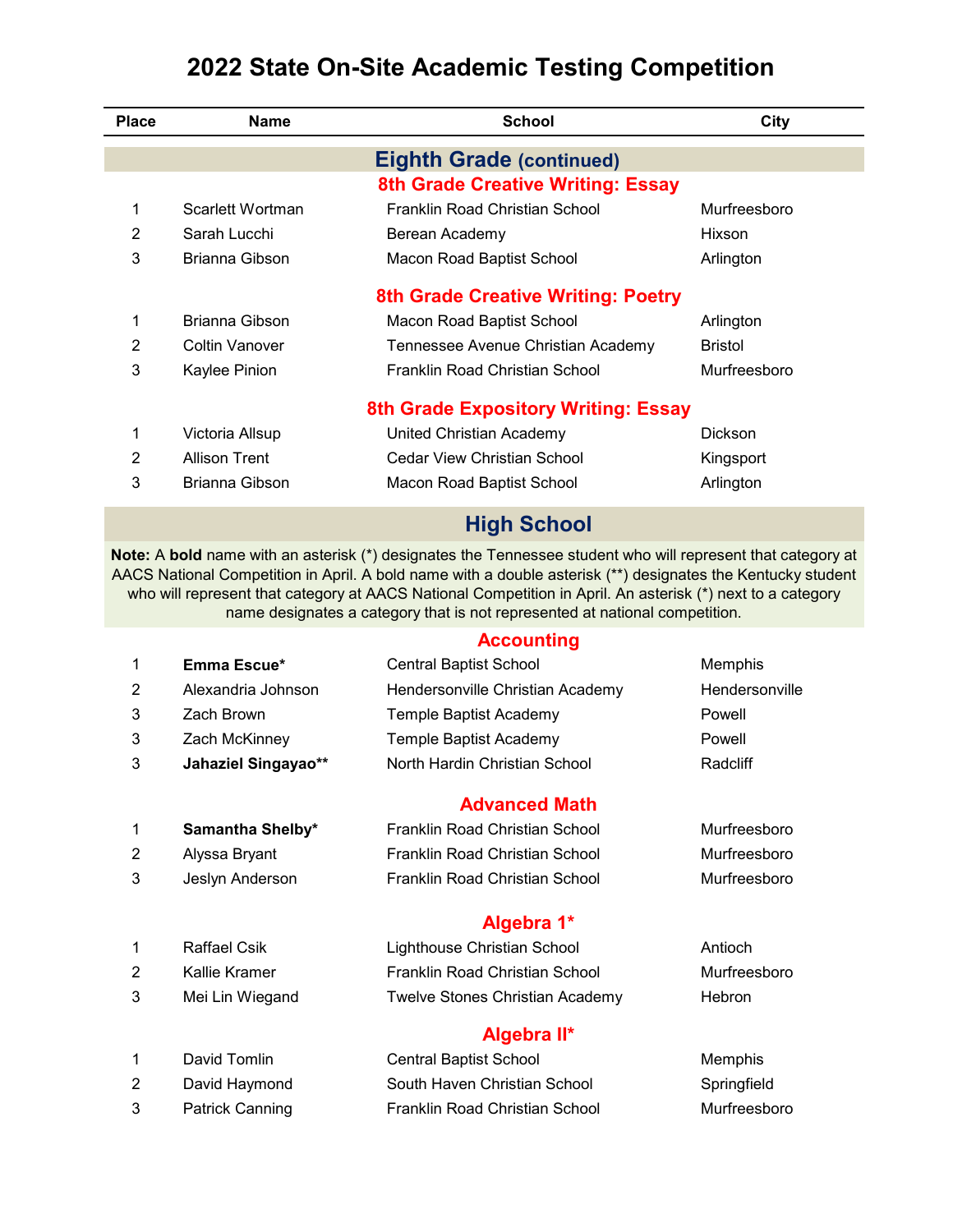| <b>Place</b>   | <b>Name</b>                | <b>School</b>                         | City                 |
|----------------|----------------------------|---------------------------------------|----------------------|
|                |                            | <b>High School (continued)</b>        |                      |
|                |                            | <b>Algebra/Geometry</b>               |                      |
| 1              | David Tomlin*              | Central Baptist School                | Memphis              |
| $\overline{2}$ | Marissa Long               | South Haven Christian School          | Springfield          |
| 3              | Caleb Erhart               | Berean Academy                        | Hixson               |
| 3              | Vincent Huddleston         | Calvary Christian School AR           | <b>Forrest City</b>  |
| 3              | Daniel Rodrigue            | Franklin Road Christian School        | Murfreesboro         |
|                |                            | <b>Biology</b>                        |                      |
| 1              | Marissa Long*              | South Haven Christian School          | Springfield          |
| $\overline{2}$ | <b>Brooke Fuller</b>       | Tennessee Avenue Christian Academy    | <b>Bristol</b>       |
| 3              | Aiden Knudsen              | <b>Central Baptist School</b>         | Memphis              |
|                |                            | <b>Chemistry</b>                      |                      |
| 1              | David Haymond*             | South Haven Christian School          | Springfield          |
| $\overline{2}$ | Andrew Johnson             | Temple Baptist Academy                | Powell               |
| 3              | Caleb Elmlinger**          | North Hardin Christian School         | Radcliff             |
|                |                            | <b>Comprehensive Science*</b>         |                      |
| 1              | Caleb Latham               | Berean Academy                        | Hixson               |
| 2              | <b>Brook Proctor</b>       | <b>Pleasant View Christian School</b> | <b>Pleasant View</b> |
| 3              | Amanda Horner              | <b>Cedar View Christian School</b>    | Kingsport            |
|                |                            | <b>Creative Writing: Essay*</b>       |                      |
| 1              | Lauren Sprinkle            | South Haven Christian School          | Springfield          |
| 2              | <b>Blake Snyder</b>        | Hendersonville Christian Academy      | Hendersonville       |
| 3              | <b>Kaitlin Terry</b>       | Hendersonville Christian Academy      | Hendersonville       |
|                |                            | <b>Creative Writing: Poetry</b>       |                      |
| 1              | <b>Micah Hendrix*</b>      | South Haven Christian School          | Springfield          |
| $\overline{2}$ | Joshua Ogburn**            | <b>Pleasant View Baptist School</b>   | McQuady              |
| 3              | Jessica Moore              | South Haven Christian School          | Springfield          |
|                |                            | <b>English</b>                        |                      |
| 1              | Jewelia Pliska**           | Landmark Christian Academy            | Louisville           |
| 2              | <b>Vincent Huddleston*</b> | Calvary Christian School AR           | <b>Forrest City</b>  |
| $\overline{2}$ | Zach McKinney              | Temple Baptist Academy                | Powell               |
| 3              | Abigail Maldoff            | Berean Academy                        | Hixson               |
|                |                            | <b>Expository Writing: Essay</b>      |                      |
| 1              | Jewelia Pliska**           | Landmark Christian Academy            | Louisville           |
| $\overline{2}$ | Amanda Vaughn*             | <b>Cedar View Christian School</b>    | Kingsport            |

Lance Tomlinson Temple Baptist Academy Powell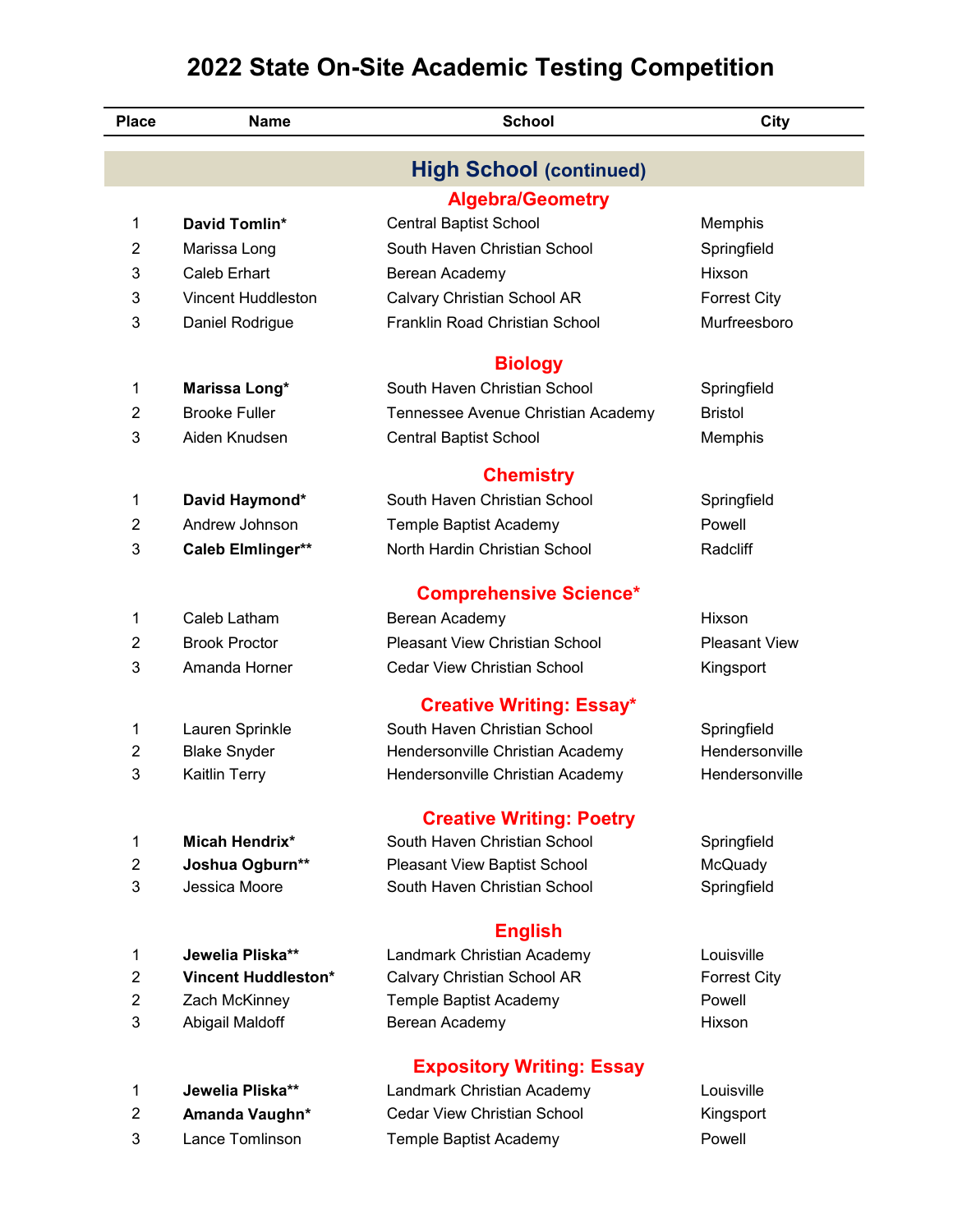| <b>Place</b>              | <b>Name</b>            | <b>School</b>                        | City                |
|---------------------------|------------------------|--------------------------------------|---------------------|
|                           |                        | <b>High School (continued)</b>       |                     |
|                           |                        | Geometry*                            |                     |
| 1                         | Julianna Lewis         | Lighthouse Christian School          | Antioch             |
| 1                         | Ellie McGraw           | Pleasant View Baptist School         | McQuady             |
| $\overline{2}$            | Levi Gerbitz           | Temple Baptist Academy               | Powell              |
| $\overline{2}$            | Ryan Voyles            | Pleasant View Baptist School         | McQuady             |
| 3                         | Jake Calloway          | Pleasant View Baptist School         | McQuady             |
| 3                         | Aiden Knudsen          | <b>Central Baptist School</b>        | Memphis             |
| 3                         | Daisy Nguyen           | Lighthouse Christian School          | Antioch             |
| 3                         | Danny Ray              | South Haven Christian School         | Springfield         |
|                           |                        | <b>Home Economics</b>                |                     |
| 1                         | Allie Mancia           | Temple Baptist Academy               | Powell              |
| 1                         | Tabitha Zagone*        | Temple Baptist Christian School      | Manchester          |
| $\overline{2}$            | <b>Cole Gardner</b>    | South Haven Christian School         | Springfield         |
| 3                         | Amanda Horner          | <b>Cedar View Christian School</b>   | Kingsport           |
| 3                         | Jessica Moore          | South Haven Christian School         | Springfield         |
|                           |                        | <b>Music Theory</b>                  |                     |
| 1                         | Levi Gerbitz*          | Temple Baptist Academy               | Powell              |
| 2                         | Josh Fee               | Christian Academy of the Smokies     | Sevierville         |
| 3                         | Silas Umstead          | Temple Baptist Academy               | Powell              |
|                           |                        | <b>New Testament Bible Knowledge</b> |                     |
| 1                         | Silas Umstead*         | Temple Baptist Academy               | Powell              |
| 2                         | <b>Steven Mabrey</b>   | Christian Academy of the Smokies     | Sevierville         |
| 3                         | <b>Joshua Conrad**</b> | Landmark Christian Academy           | Louisville          |
|                           |                        | <b>Old Testament Bible Knowledge</b> |                     |
| 1                         | Braden Hicks*          | Temple Baptist Academy               | Powell              |
| $\overline{2}$            | Jonrobert Barton       | Fairview Christian Academy           | Athens              |
| $\overline{2}$            | Silas Umstead          | Temple Baptist Academy               | Powell              |
| 3                         | <b>Gunner Brimhall</b> | Calvary Christian School AR          | <b>Forrest City</b> |
|                           |                        | <b>Physical Science*</b>             |                     |
| 1                         | Jeffrey Dooley         | Berean Academy                       | Hixson              |
| $\overline{2}$            | <b>Raffael Csik</b>    | Lighthouse Christian School          | Antioch             |
| $\overline{2}$            | Quen Robinson          | Temple Baptist Christian School      | Manchester          |
| $\overline{2}$            | Ryan Rowland           | South Haven Christian School         | Springfield         |
| $\overline{2}$            | <b>Wyatt Tucker</b>    | Pleasant View Baptist School         | McQuady             |
| $\ensuremath{\mathsf{3}}$ | Jahaziel Singayao      | North Hardin Christian School        | Radcliff            |